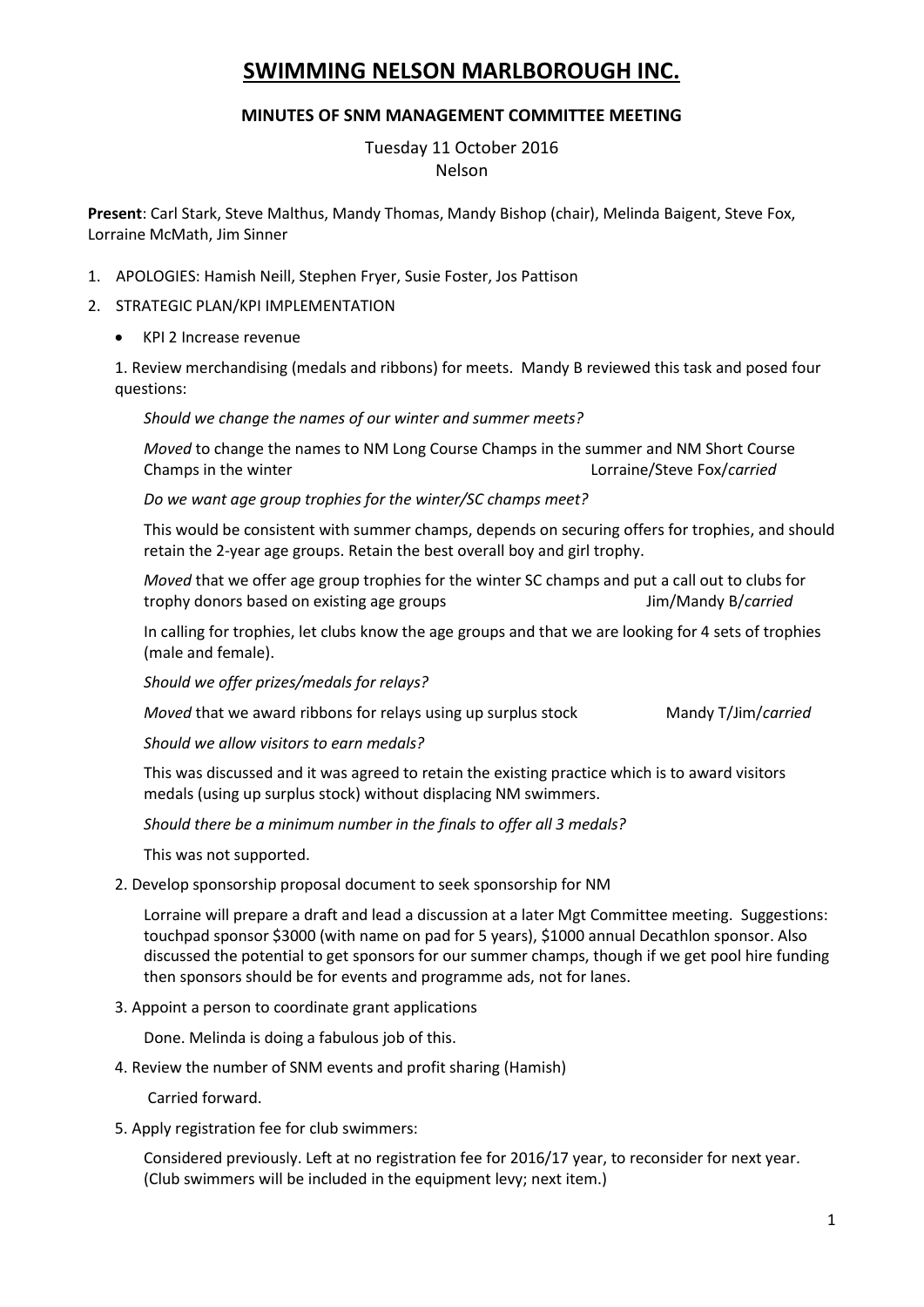#### 6. Apply equipment levy per swimmer per year:

Done as of 2016/17 year. Clubs will be invoiced at end of the year.

3. CONFIRMATION OF MINUTES (13 September)

*Moved* to accept the minutes, as amended, as a true and correct record Mandy B/Mandy T/*carried*

- 4. MATTERS ARISING AND TASKS
	- Camera and screen: No longer needed because have moved recorder table.
	- Quotes for officials shirts: \$2849.70 and \$2380 both with logo.
	- Reply to RAC: Jim has been in correspondence with Lisa and she is going to prepare a draft. Jim will follow up with Lisa. The pool water quality has been good. Council has been getting positive feedback. No skin or breathing issues. Our response should note that we are happy with the trial but still concerned about CLM procedures.

### 5. SECRETARY REPORT

The decline from the Rata Foundation was noted.

The unsigned letter of complaint was noted. We have already sent a letter to TSC acknowledging the mistakes made at the winter meet. Since the letter is unsigned no further action will be taken.

6. TREASURER REPORT

*Moved* approval to pay the invoice from HTS group for the new dive blocks for \$39825.90 (inc GST) and the invoice from AMP for insurance cover for the dive blocks of \$250.94 (inc GST)

Jim/Lorraine/*carried*

#### 7. REGISTRAR REPORT/MEETS MANAGEMENT

Swim calendar: all sorted at the meeting in Blenheim.

*Moved* to approve the updated swim calendar for 2016-17 Jim/Mandy B/*carried* 

- Decathlon: Flier circulated
- Standing Order changes for setting the meet calendar

*Moved* that the Mgt Committee recommend that the Board amend Standing Order 6 as shown in the Appendix 2 of these minutes Jim/Steve Malthus/*carried*

Criteria for Best Country Club swimmer

Waimea and Kaikoura support the proposal.

*Moved* that the Management Committee recommend that the Board amend Clause T13 in Schedule 1 of the SNM Standing Orders, by changing the criteria so as to award the Life Members Cup to the country club swimmer who accumulates the most Hy-tek points from their top 6 events at the SNM Country and Town Meet **Jim/Steve M**/*carried* 

- Criteria for Age Group trophies: To review this we need to convene a meeting of the donors. Mandy B and Mandy T will convene. Jim will assist with material on the options. An option we have not consulted on is to use a new points system that differentiates more between  $1^{st}$  and  $2^{nd}$ place. Lorraine will trial a revised points system
- Records

*Moved* that the times listed below be confirmed as NM records

#### **NZ Short Course Champs 2 October 2016**

| 50 Free  | $SC = 13$ |  | F 28.12 Piper Riley         | TASNM |
|----------|-----------|--|-----------------------------|-------|
| 100 Free |           |  | SC 13 F 1:01.39 Piper Riley | TASNM |
| 200 Free |           |  | SC 13 F 2:09.15 Piper Riley | TASNM |
| 400 Free |           |  | SC 13 F 4:34.72 Piper Riley | TASNM |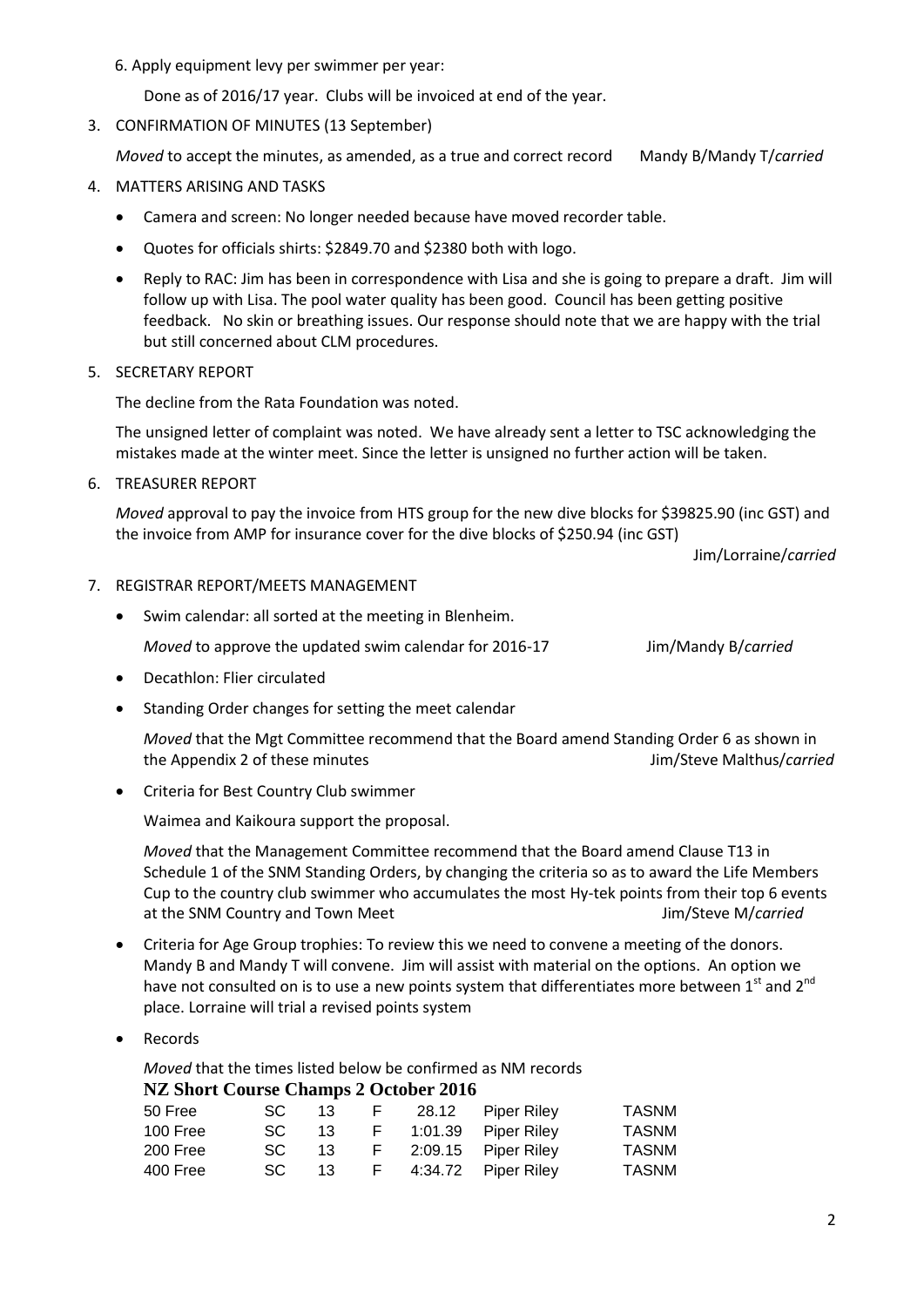| 800 Free              | SC        | 13              | F | 9:33.77  | <b>Piper Riley</b>   | <b>TASNM</b> |
|-----------------------|-----------|-----------------|---|----------|----------------------|--------------|
| 400 Free              | SC        | 17              | F | 4:21.70  | Talya Harwood        | <b>TASNM</b> |
| 800 Free              | SC        | 17              | F | 9:00.91  | Talya Harwood        | <b>TASNM</b> |
| 50 Breast             | <b>SC</b> | 18              | F | 32.45    | Caitlin Delany       | <b>TASNM</b> |
| 100 Breast            | SC        | 18              | F | 1:09.28  | Caitlin Delany       | <b>TASNM</b> |
| 200 Breast            | <b>SC</b> | 18              | F | 2:30.06  | Caitlin Delany       | <b>TASNM</b> |
| 400 IM                | SC        | 18              | F | 5:06.16  | Caitlin Delany       | <b>TASNM</b> |
| 400 Free              | <b>SC</b> | Open            | F | 4:21.70  | Talya Harwood        | <b>TASNM</b> |
| 100 Breast            | SC        | Open            | F | 1:09.28  | Caitlin Delany       | <b>TASNM</b> |
| 200 Breast            | SC        | Open            | F | 2:30.06  | Caitlin Delany       | <b>TASNM</b> |
| 400 IM                | <b>SC</b> | Open            | F | 5:06.16  | Caitlin Delany       | <b>TASNM</b> |
| <b>1500 Free</b>      | SC        | 13              | М | 17:49.30 | Bendi Kepess         | <b>TASNM</b> |
| 200 Fly               | SC        | 13              | М | 2:27.49  | Bendi Kepess         | <b>TASNM</b> |
| 100 Back              | <b>SC</b> | 14              | М | 1:02.73  | <b>Oliver Stark</b>  | <b>NLSNM</b> |
| 50 Free               | <b>SC</b> | 17              | М | 23.39    | Sam McKenzie         | <b>TASNM</b> |
| 50 Breast             | SC        | 17              | М | 29.74    | Sam McKenzie         | <b>TASNM</b> |
| 100 Fly               | <b>SC</b> | 17              | М | 58.09    | Sam McKenzie         | <b>TASNM</b> |
| 200 IM                | SC        | 17              | М | 2:10.28  | Sam McKenzie         | <b>TASNM</b> |
| 50 Breast             | SC        | Open            | М | 29.74    | Sam McKenzie         | <b>TASNM</b> |
| 100 Fly               | SC        | Open            | М | 58.09    | Sam McKenzie         | <b>TASNM</b> |
| 200 IM                | SC        | Open            | М | 2:10.28  | Sam McKenzie         | <b>TASNM</b> |
| BSC Meet 17 Sept 2016 |           |                 |   |          |                      |              |
|                       |           | 10 <sub>8</sub> |   |          |                      |              |
| 800 Free              | <b>SC</b> | U               | F | 13:14.14 | <b>Kimberley Fox</b> | <b>TASNM</b> |
| 100 Back              | SC        | 14              | М | 1:02.95  | <b>Oliver Stark</b>  | <b>NLSNM</b> |

Jim/Mandy B/*carried*

#### 8. PUBLICITY/COMMUNICATION REPORT

Good write up on the SC meet, which appeared in the Nelson Mail, Stuff, and Nelson Live. Need new photos! Article posted on website and Facebook.

Ask clubs to provide photos of top swimmers we can use for articles. The papers prefer action photos. Consider asking someone to take photos at the LC Champs.

- 9. FUNDING REPORT
	- Grant applications
	- Sponsorship & funding for LC Champs

Agreed to apply for a grant for pool hire and focus on sponsors for events. Ask Hamish to get a quote for pool hire at Nayland for LC Champs

Keep the same medals with the updated lanyard to reflect the name change for the NM LC Champs.

10. SNZ LIAISON REPORT

Since Christian Renford left there has not been any teleconferences with regional chairs.

11. TECHNICAL

Four new IOTS signed off at the Blenheim meet.

Nelson South is getting low on officials. Carl noted that NSSC is working on this.

12. COACHING REPORT

No report.

- 13. GENERAL BUSINESS
	- Dive blocks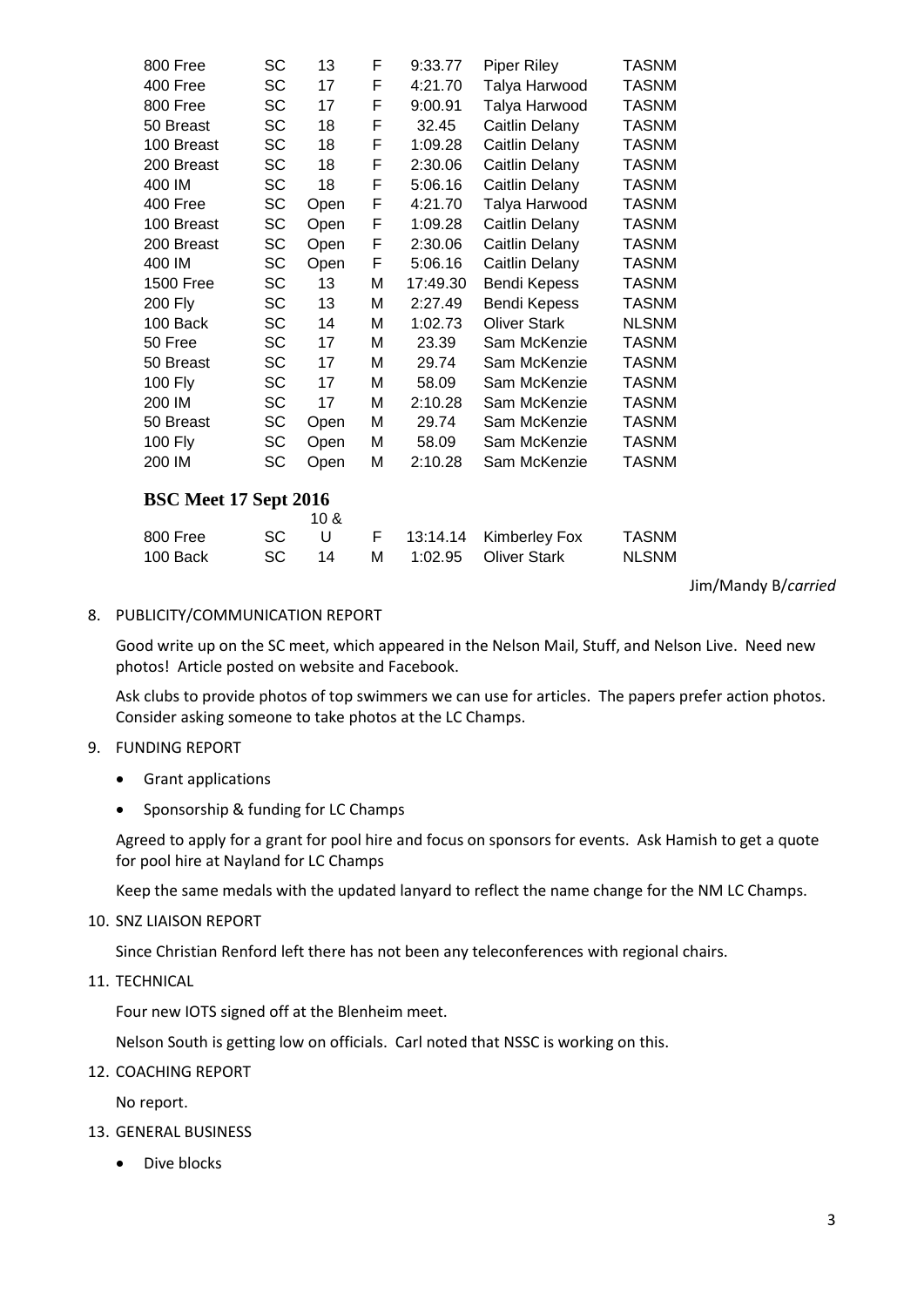Insurance has been obtained. Melinda reported that Nelmac will do a quote for drilling the tiles at RAC so that the blocks can be bolted on. Grant is getting a quote for a mechanism to secure the blocks at Nayland.

Makos Funds

NM is doing the administration for the Makos for this year. SNZ gives \$10k to the Makos for NZ Zonals expenses.

*Moved* to authorise the receipt and expenditure of funds on behalf of the Makos Committee and that the funds can be dispersed at the request of the Makos committee Lorraine/Jim/*carried*

**•** Junior Festival

Andy Adair has run eligibility reports for Tasman swimmers attending the Makos Junior Festival: likely 8 swimmers versus 22 swimmers if going to Wellington. The cost is much cheaper to attend Wellington rather than Timaru (and swimmers would qualify for more events).

The Mgt committee noted that swimmers must swim in zone, and for this year we are committed to the Makos zone. And next year (2017-18) the Junior Festival will be in Blenheim.

Lorraine will ask Makos committee if we can share the new times.

Agreed to do a SWOT analysis/debrief after the summer season, taking into account implications changing zones for SIC&T and SI Champs. Give SNZ feedback that times should be standardised.

• HyTek points.

Mandy T raised Andy Adair's concerns with use of the HyTek points for selecting swimmer of the meet at Winter meet, and that this is a trend which will favour younger swimmers. The Mgt committee noted that we have only used it once so there is no trend at this stage.

The Mgt Committee thanked Andy for the information and will monitor to see whether there is a trend that is of concern. We use other criteria for selecting the top swimmers at other meets.

The Mgt Committee discussed the merits of using HyTek versus FINA points for the overall best swimmer at the Decathlon. HyTek points recognise the best swimmer relative to their age group, rather than FINA points which reward the fastest swimmer.

*Moved* to change the scoring to FINA points for the decathlon Mandy T/Steve M

In Favour: 4, Opposed: 3, Abstain: 1 *Carried*

 Storage at RAC: Tasman requesting TDC to allow them to place a container in the back. Will contact Lindsay McKenzie.

NEXT MEETING OF MANAGEMENT COMMITTEE – 8 November 2016

NEXT MEETING OF BOARD – 25 October 2016 [confirmed] *Agenda items:*

Meeting closed at 9.45 pm.